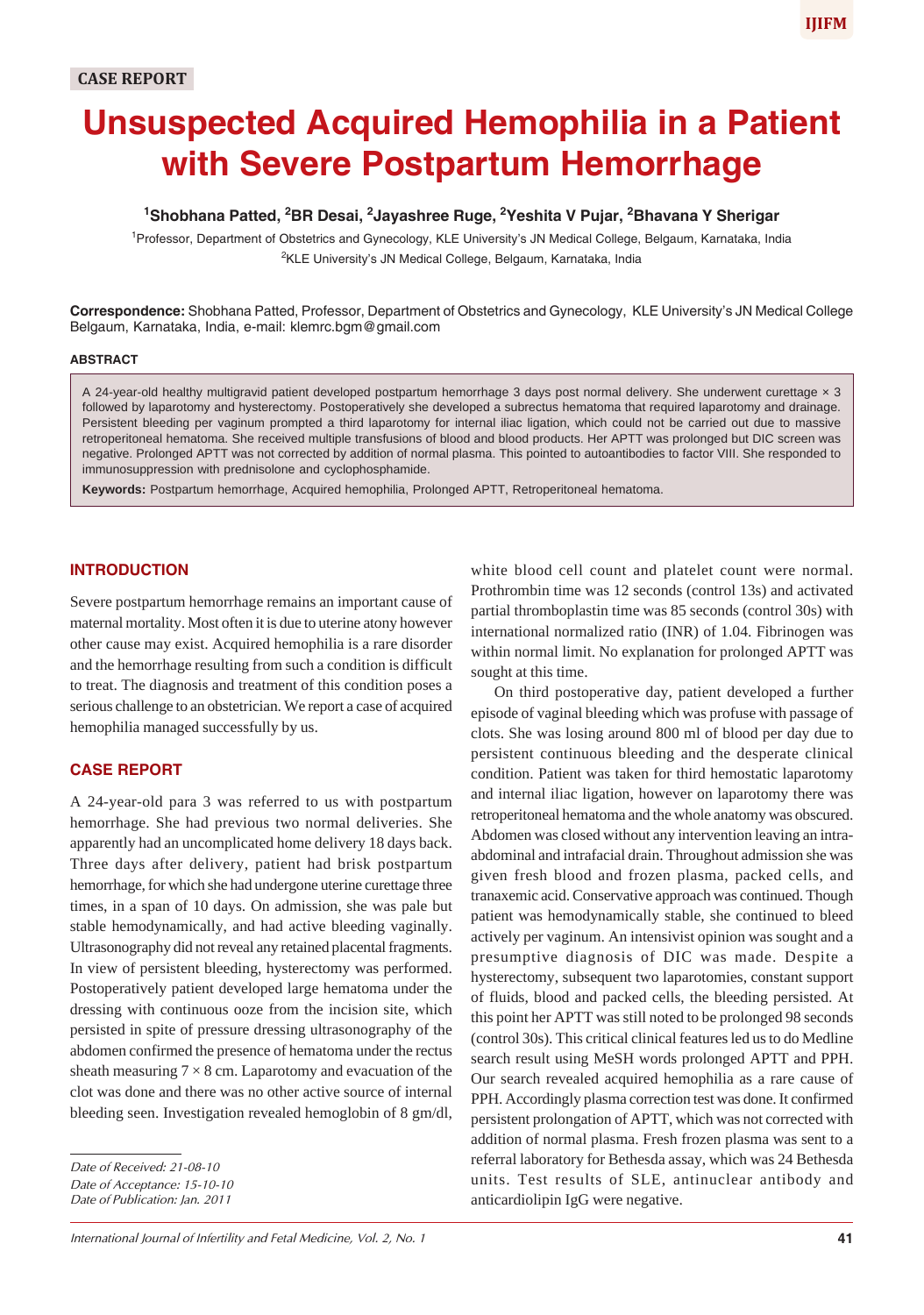Patient was commenced on immunosupression therapy with prednisolone 1mg/kg and cyclophosphamide 100 mg per day. Throughout her hospital stay, she was transfused 29 units of whole blood, 28 units of fresh frozen plasma and I unit of packed cell. Over the next 2 days, the response was evident by decreasing vaginal bleeding and normal APTT. She was continued with high dose steroids until all bleeding ceased. Her subsequent stay in the hospital was uneventful. Approximately 4 weeks later, her Bethesda assay was negative, and the dose of immunosuppressant drugs was tapered gradually. Patient made a good recovery.

#### **DISCUSSION**

Severe postpartum hemorrhage is one of the major cause of maternal deaths worldwide,<sup>1</sup> and an estimated 95% of these deaths occur in sub-Saharan Africa and Asia.<sup>2</sup> Postpartum hemorrhage accounts to approximately 25 to 30% of maternal deaths in India.3 Most often the cause is due to atonic uterus and is managed by medical or surgical interventions.

Acquired hemophilia is a rare disorder reported to occur in 0.2 to 1 per million population per year. $4,5$  It occurs as a result of the spontaneous development of auto antibodies against factor VIII.<sup>6</sup> These patients can present with severe life threatening bleeding episodes. It is associated with autoimmune disorders (systemic lupus erythematosus, rheumatoid arthritis, asthma), neoplastic disorders, drug hypersensitivity, and pregnancy, however 50% of cases are idiopathic.<sup>6-8</sup> Pregnancy or postpartum states are described as the associated factor in  $7^9$  to 11%6 of patients. It is most commonly seen 1 to 4 months after delivery, although cases appearing after 1 year have been described.<sup>10</sup>

Patients with this disorder often present with dramatic hemorrhage into soft tissues and muscles, hematuria, hematemesis or prolonged postpartum or postoperative bleeding.<sup>11</sup> Retroperitoneal bleeding can present particular diagnostic difficulties and is frequently fatal.<sup>5,12</sup> Bleeding from any site may be prolonged and difficult to control. Death directly or indirectly attributable to acquired hemophilia has been reported in 10 to 22% of affected patients.<sup>5,9</sup> The pattern of bleeding is different to that observed in congenital hemophilia, in particular spontaneous hemarthrosis is infrequent.

The potency of these inhibitor in pregnancy is rather low in majority of cases with median titer of about 20 Bethesda unit.<sup>13,14</sup> Pregnancy associated acquired hemophilia is characterized in majority of the cases by a spontaneous disappearance of the inhibitor after a mean period of 30 months.10,15 Mortality rates also tends to be lower in this subset of patients ranging between 0 and  $6\%$ .<sup>13,14</sup>

As bleeding associated with factor VIII, inhibitor can be life threatening and responds poorly to traditional treatment of postpartum hemorrhage, and it is very important to diagnose this condition. The diagnosis of acquired hemophilia in a general hospital poses serious challenge to the managing obstetrician for several reasons. The condition may be undiagnosed or diagnosed late because of the rarity of this disorder, the non- availability specialty service of hematologist and diagnosis requires specific laboratory analysis for both factor VIII and inhibitor levels which needs sending the sample to a referral laboratory, which may take several hours to achieve and may not be easily available. In the absence of any history of bleeding tendency or conditions associated with coagulations disorder, and it is not usual to screen for coagulopathy in pregnancy.

However, there are certain significant clues for diagnosis, which include prolonged and unexplained postpartum bleeding in a woman with no history of bleeding disorder. Suspicious abnormal bleeding tendency should be investigated urgently with a clotting screen. The prolongation of activated partial thromboplastin time with normal prothrombin time is the hallmark of laboratory diagnosis. The bleeding time and platelet functions are normal. An increased APTT that cannot be corrected by the addition of normal plasma indicates a clotting inhibitor, and it needs to be further investigated by hematogist.<sup>16</sup> Normal results in a clotting screen rule out this abnormality.

Management of acquired hemophilia is difficult, expensive, and normally carried out in specialist center. There are two strategies for the treatment of these patients; the treatment of active bleeding and immunosuppression to eliminate inhibitors. Options for the treatment of bleeding episodes are human or porcine factor VIII concentrate, activated prothrombin complex concentrates, and recombinant human activated factor VII.<sup>17</sup> Immunosuppressive drugs that are used to eradicate the antibodies are prednisolone, cyclophospamide, azathioprine and cyclosporin. Treatment with intravenous immunoglobulins has been successful, and the anti-CD20 antibody Rituximab has also been found effective. $18,19$ 

An important clinical issue regarding pregnancy related inhibitors is its possible recurrence in the subsequent pregnancies, which makes counseling of women with this profile essential. In this regard, results are conflicting and although most series have found that inhibitors tend to not to recur in patients who attain a complete remission  $^{10,20}$ 

This case illustrates the importance of noting and acting upon abnormalities of baseline blood tests. The APTT was abnormal early in her admission but the importance of the abnormal ratio was not appreciated until the Medline search, which revealed the possibility of this rare disorder.

In conclusion, acquired hemophilia can manifest as severe postpartum hemorrhage. An isolated elevated APTT with normal prothrombin time in an other wise asymtomatic patient should not be ignored, requires investigation and immediate refferal, however these options are not widely available in all hospitals and the financial constraint may prevent optimal management in these patients.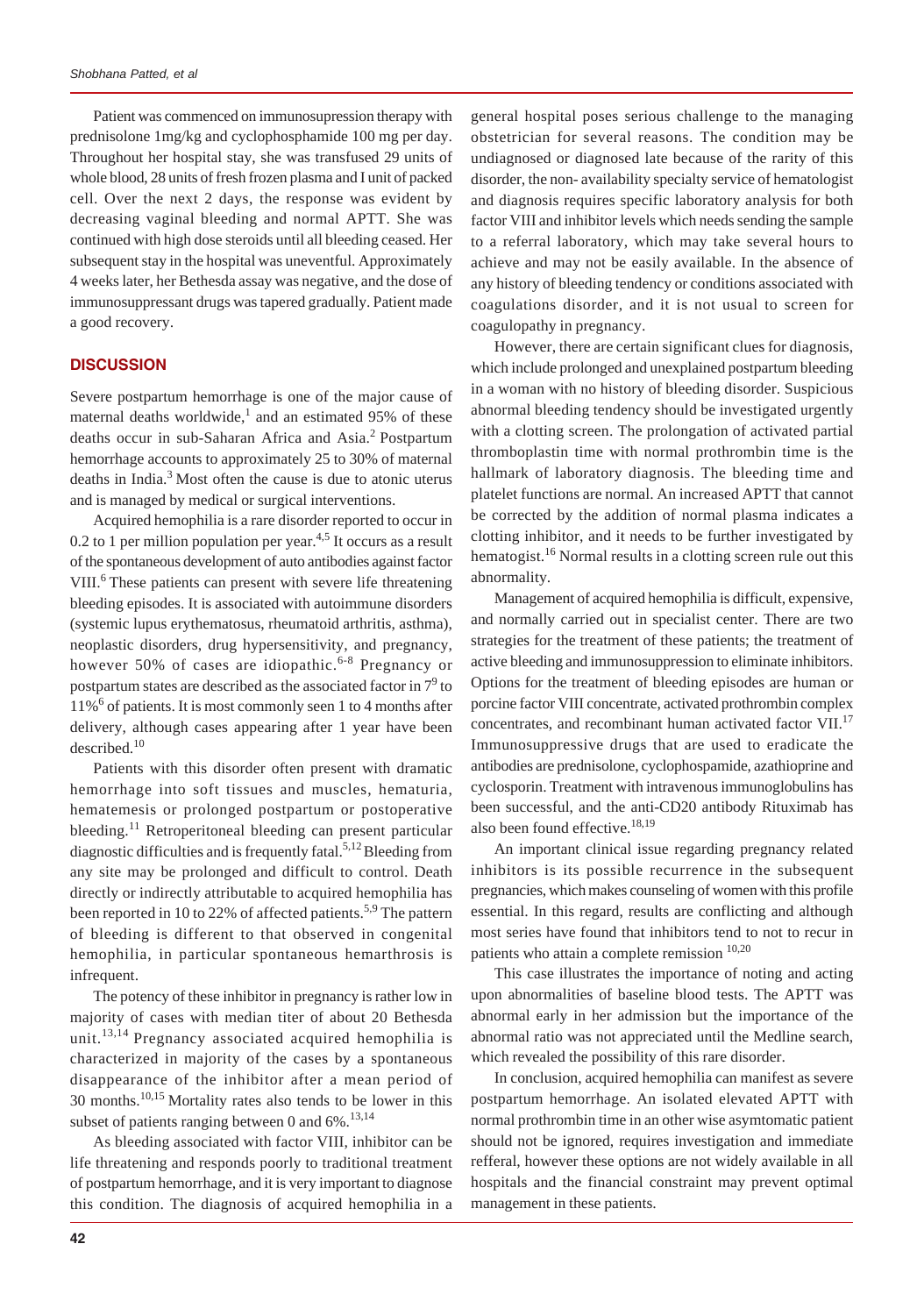## **REFERENCES**

- 1. Gilbert L, Porter W, Brown VA. Postpartum haemorrhage: A continuing problem. Br J Obstet Gynaecol 1987;94:67-71.
- 2. World Health Organizations. Managing complications in pregnancy and childbirth. Maternal mortality in 2000: Estimates developed by WHO, UNICEF and UNFPA. Geneva: World Health Organization, Department of Reproductive Health and Research (RHR) 2003.
- 3. Annual report 2003-2004. Ministry of Health and Family Welfare, Government of India, New Delhi.
- 4. Duran-Suarez JR. Incidence of circulating anticoagulants in normal population. Acta haematol 1982;67:217-19.
- 5. Lottenberg R, Kentro TB, Kitchens CS. Acquired haemophilia: A natural history study of 16 patients with factor VIII inhibitors receiving little or no therapy. Arch Intern Med 1987;147:1077- 81.
- 6. Kessler CM, Ludlam CA. The treatment of acquired factor VIII inhibitors: Worldwide experience with porcine factor VIII concentrate. Semin Hematol 1993;30:22-27 (Suppl 1).
- 7. Ludlam CA, Morrison AE, Kessler C. Treatment of acquired Hemophilia. Semin Hematol 1994; 31:16-19 (Suppl 4).
- 8. Morrison AE, Ludlam CA. Acquired haemophilia and its treatment. Br J Haematol 1995; 89:231-236.
- 9. Green D, Lechner K. A survey of 215 non-hemophilic patients with inhibitors to factor VIII. Thromb Haemost 1981;45:200- 03.
- 10. Michiels JJ. Acquired hemophilia A in women Postpartum: Clinical manifestations, diagnosis, and treatment. Clinical and applied thrombosis/hemostasis 2000;6:82-86.
- 11. Morrison AE, Ludlam CA, Kessler C. Use of porcine factor VIII in the treatment of patients with acquired hemophilia. Blood 1993;81:1513-20.
- 12. Roy V, Tillyer ML, Colvin BT. Acute abdominal pain due to an acquired disorder of coagulation. British Medical Journal 1998;296:1460-61.
- 13. Hauser I, Schneider B, Lechner K. Post-partum factor VIII inhibitors: A review of the literature with special reference to the value of steroid and immunosuppressive treatment. Thrombosis and Haemostasis 1995;73:1-5.
- 14. Silymoss S. Postpartum acquired factor VIII inhibitors: Results of a survey. American Journal of Haematology 1998;59:1-4.
- 15. Michiels JJ, Hamulyak K, Nieuwenhuis HK, Novakova I, Van Vliet HH. Acquired haemophilia A in women post-partum: Management of bleeding episodes and natural history of the factor VIII inhibitor. European Journal of Haematology 1997;59:105-18.
- 16. Kadir RA, Koh MB, Lee CA, Pasi KJ. Acquired haemophilia, An unusual cause of severe postpartum haemorrhage. British Journal of Obstetrics and Gynaecology l997;104:854-56.
- 17. Arkin S, Blei F, Fetten J. Human coagulation factor FVIIa (recombinant) in the management of limb-threatening bleeds unresponsive to alternative therapies: Results form the NovoSeven emergency-use programme in patients with severe haemophilia or with acquired inhibitors. Blood Coagul Fibrinolysis 2000;11:255-59.
- 18. Kain S, Copeland TS, Leahy MF. Treatment of refractory autoimmune (acquired) haemophilia with anti-CD20 (rituximb). Br J Haematol 2002;119:578.
- 19. Wiestner A, Cho HJ, Asch AS. Rituximab in the treatment of acquired factor VIII inhibitors. Blood 2002;100:3426-28.
- 20. Coller BS, Hultin MB, Hoyer LW, Miller F, Dobbs JV, Dosik MH, Berger ER. Normal pregnancy in a patient with a prior postpartum factor VIII inhibitor, with observations on pathogenesis and prognosis. Blood 1981;58:619-24.